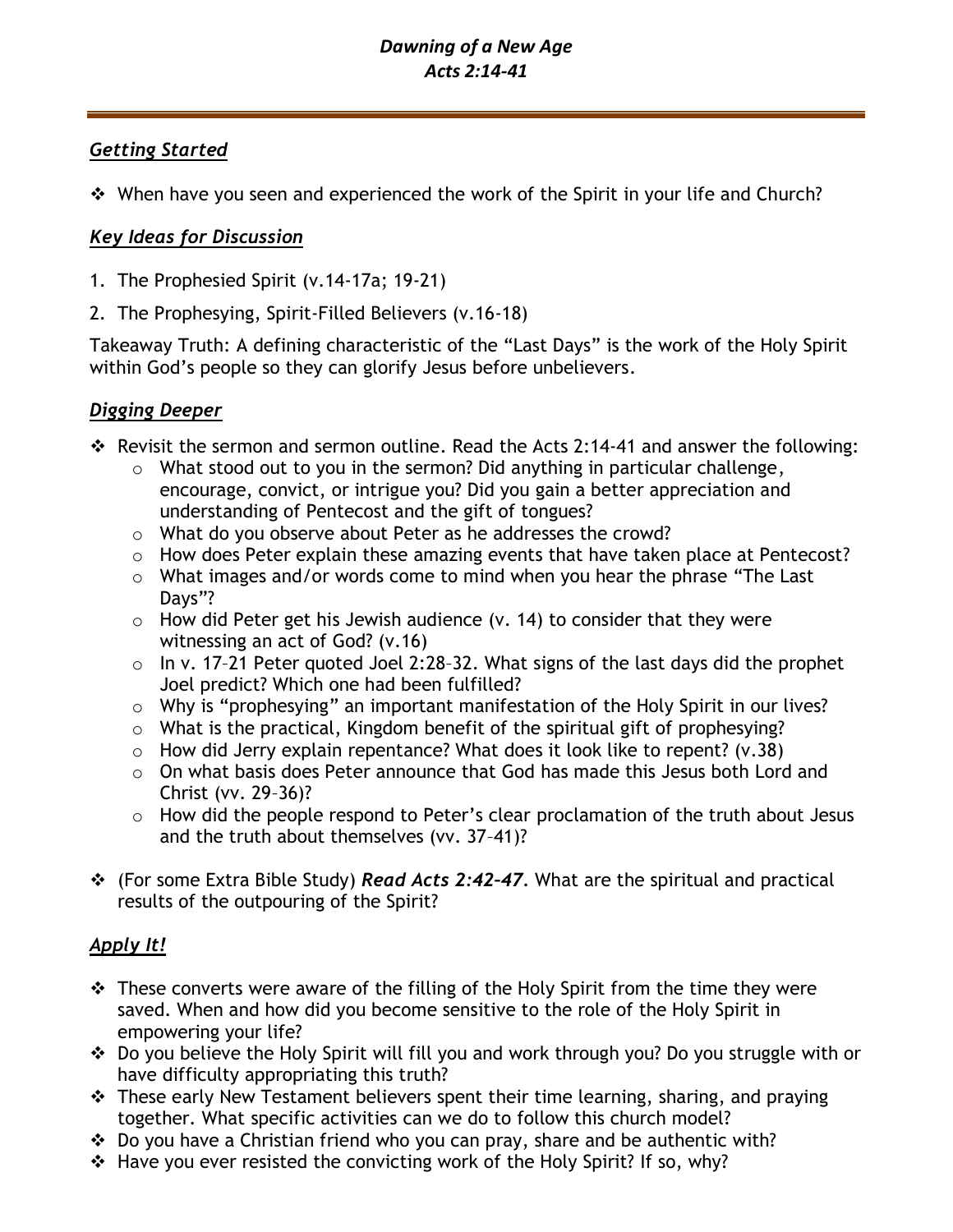# *Think About It!*

*Here is an uplifting thought from the Inspirational Study Bible.* 

*A transformed group stood beside a transformed Peter as he announced some weeks later: "Therefore let all Israel be assured of this: God has made this Jesus, whom you crucified, both Lord and Christ."*

*No timidity in his words. No reluctance. About three thousand people believed his message.*

*The apostles sparked a movement. The people became followers of the death-conqueror. They couldn't hear enough or say enough about him.… Christ was their model, their message. They preached "Jesus Christ and him crucified," not for the lack of another topic, but because they couldn't exhaust this one.*

*What unlocked the doors of the apostles' hearts?*

*Simple. They saw Jesus. They encountered the Christ. Their sins collided with their Savior and their Savior won!…*

*A lot of things would happen to them over the next few decades. Many nights would be spent away from home. Hunger would gnaw at their bellies. Rain would soak their skin. Stones would bruise their bodies. Shipwrecks, lashings, martyrdom. But there was a scene in the repertoire of memories that caused them to never look back: the betrayed coming back to find his betrayers; not to scourge them, but to send them. Not to criticize them for forgetting, but to commission them to remember. Remember that he who was dead is alive and they who were guilty have been forgiven.*

## *(From Six Hours One Friday by Max Lucado)*

Note from Pastor Jerry: For this year's CG questions, group resources and Bible studies from John Stott (Acts Seeing the Spirit at Work), John MacArthur (MacArthur Bible Studies: Acts), Jack Hayford (Kingdom Power) and Max Lucado (Life Lessons from the Book of Acts) are used in addition to original material.